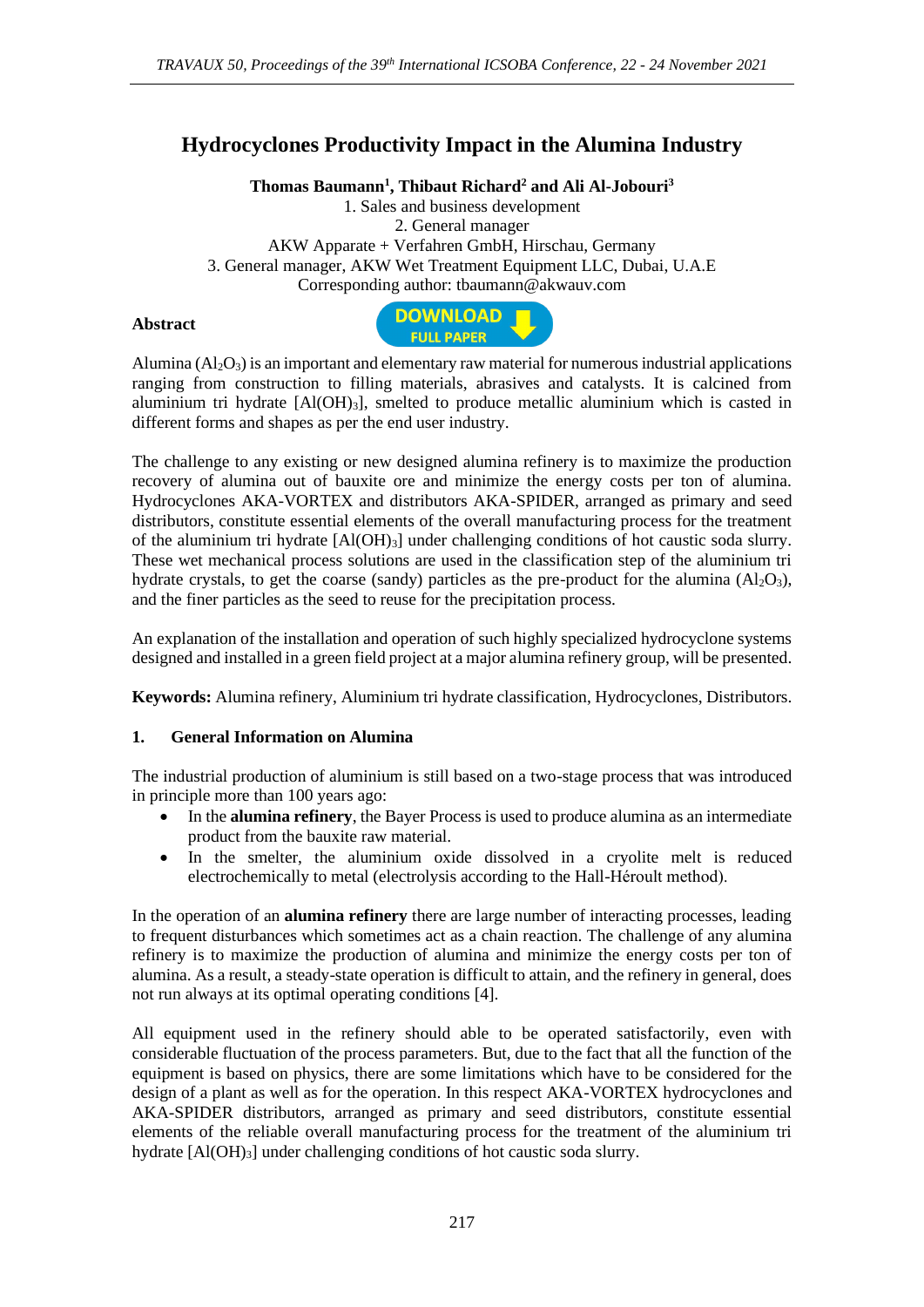The importance of a satisfactorily running alumina plant can also be seen in the high demand and the corresponding production of alumina over the last decade, presented in the following chart, Figure 1.



The total alumina production of 1,284,167 thousand metric tonnes is the quantity of aluminium oxide tri hydrate produced from 2010-2021 and expressed as 100 %, nominal aluminium oxide  $(A<sub>1</sub>, O<sub>3</sub>)$  equivalent, irrespective of further processing. Total alumina production figures have two components, that to be used for:

- the production of aluminium (metallurgical grade alumina)
- any other purpose (chemical grade alumina)

### **2. Overall Process and Integration of AKW A+V Equipment**

The production process for aluminium starts with the mining of bauxite ore. Layers of bauxite are typically found near the surface, so it is generally extracted through open cast mining. Around 90 % of the world´s bauxite resources are in tropical and sub-tropical regions.

The bauxite main chemical form is  $A1_2O_3.3H_2O$  or  $A1_2O_3.4H_2O$  and it mainly consists of impurities such as sand, ferric oxide, titanium oxide. The extracted bauxite is treated further using the wellknown Bayer Process.

In the following, the overall process procedure to produce aluminium is presented.

- Crushing: Crushing down to 10 mm
- Grinding: Grinding take place with hot caustic soda
- Digestion: Conversion of impure bauxite to sodium aluminate (supersaturated solution)
- Clarification: Bauxite residue settles at the bottom and is washed and filtered prior to disposal
- Precipitation: Conversion of sodium aluminate to aluminium hydroxide (filtered liquid is cooled down and treated with seed crystals (aluminium hydroxide))
- **Hydrocycloning: For the removal of fine aluminium hydroxide crystals**
- Filtration: Aluminium hydroxide crystals are filtered to separate them from the caustic liquid